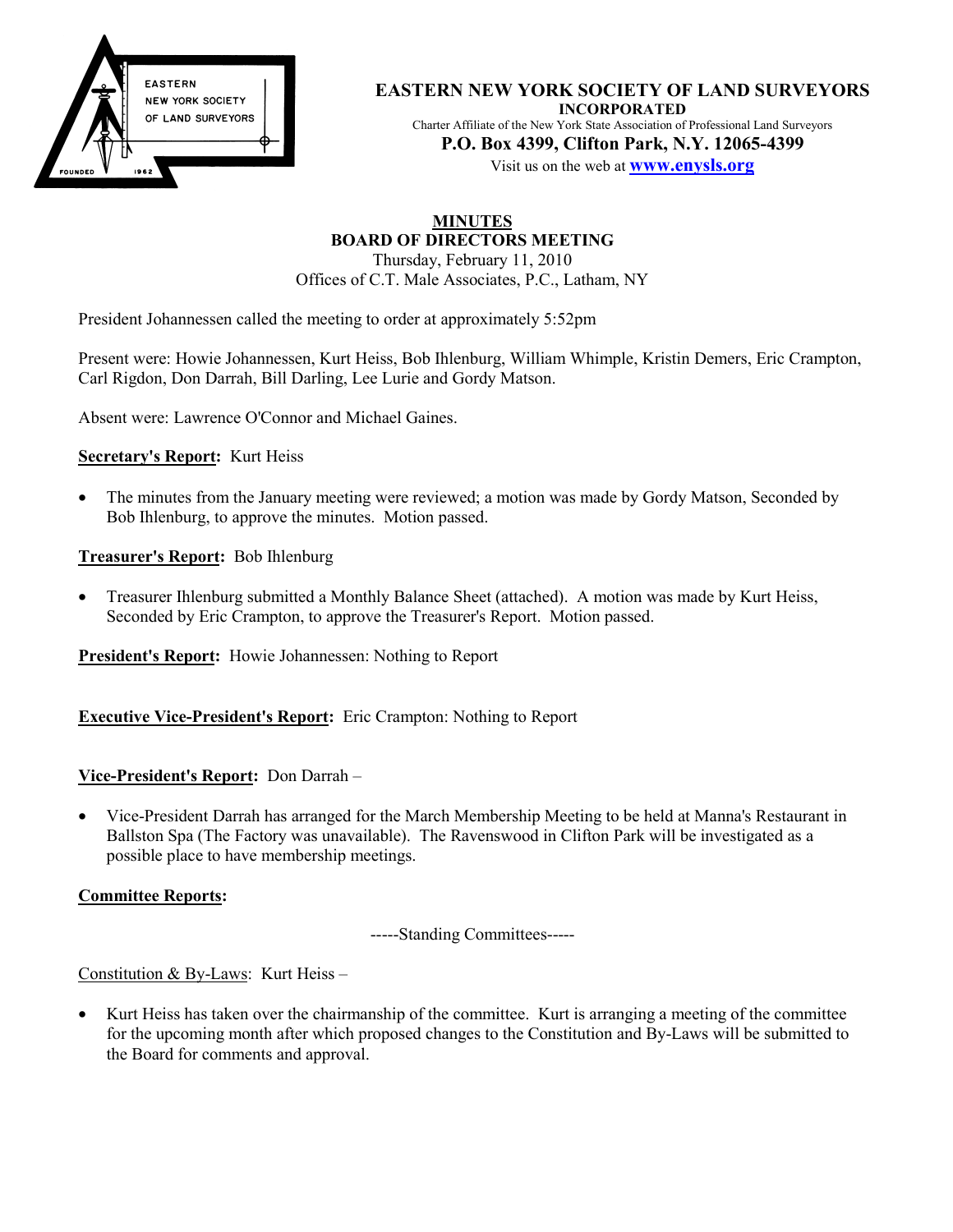Scholastic Development: Kristin Demers:

• The Dean at Paul Smith's has approved funding for the Shadow Day Program as in the past. Shadow day has been set up to coincide with the March Membership Meeting. Kristin is arranging for the students to stay at the Quality Inn on Central Avenue as in past years.

Ethics and Business Practices: Don Darrah – Nothing to Report

Continuing Education: Jody Lounsbury – No Report

• President Johannessen will ask NYSAPLS about the progress of their own one-hour course offerings at the next NYSAPLS BOD meeting.

Finance: Bill Darling – Nothing Report.

Membership: Kurt Heiss – Nothing to Report

Legislative: Larry O'Connor – No Report

Program: Bill Whimple:

• The Barb Snyder/Aerocon presentation is a no-go for March, but Bill will continue to see if we can have this program in the future. For the March Meeting/Shadow Day, Bill is planning to have a series of small presentations of interest to both the Members and the Students. These may include a presentation on resume writing, a presentation on the history of Surveying and Surveying equipment in the area, and a presentation on the new, state-of-the-art Surveying equipment coming soon.

Public Relations: Jody Lounsbury – No Report

- Jody has accepted the chairmanship of this committee.
- Bill Whimple gave a report on the Hospitality Suite at the 2010 conference. Things went well and the suite was well attended. More beer was needed and was purchased after the first night. A donations jar was set up and many of the people who attended gave a small donation – more than \$200 was raised to offset the costs of the room and supplies. It was mentioned that several members of the Northern New York Association of Land Surveyors were in attendance, donated to the fund, and mentioned that they may be interested in being part of the hospitality suite at future conferences.

Technical Information: Eric Crampton – Nothing to Report

-----Temporary and Ad-hoc Committees-----

Website and Archival Information: Kurt Heiss – Nothing to Report

Conference Committee 2012: Brian Magee – Nothing to Report

• Brian has accepted the chairmanship of this committee.

#### **EASTERN NEW YORK SOCIETY OF LAND SURVEYORS, INC.**

| President: C. Howard Johannessen           | <b>Bill Darling</b> | 2011 | C. Howard Johannessen | 2012 | <b>Eric Crampton</b> | 2013                                    |
|--------------------------------------------|---------------------|------|-----------------------|------|----------------------|-----------------------------------------|
| <b>Exec. Vice-President: Eric Crampton</b> | Kurt Heiss          | 2011 | <b>Gordon Matson</b>  | 2012 | Don Darrah           | 2013                                    |
| Vice-President: Don Darrah                 | Robert J. Ihlenburg | 2011 | Lawrence J. O'Connor  | 2012 | Carl Rigdon          | 2013                                    |
| Secretary: Kurt Heiss                      | <b>Lee Lurie</b>    | 2011 | Kristin Demers        | 2012 | <b>Mike Gaines</b>   | 2013                                    |
| Treasurer: Robert J. Ihlenburg             |                     |      |                       |      |                      | <b>Past President - William Whimple</b> |

**Director N.Y. State Assoc. of Professional Land Surveyors - C. Howard Johannessen (518) 439-9981 Director N.Y. State Assoc. of Professional Land Surveyors - Eric Crampton (518) 786-7400** President's Address - P.O. Box 454, West Sand Lake, NY 12196 - cjohannessen@nycap.rr.com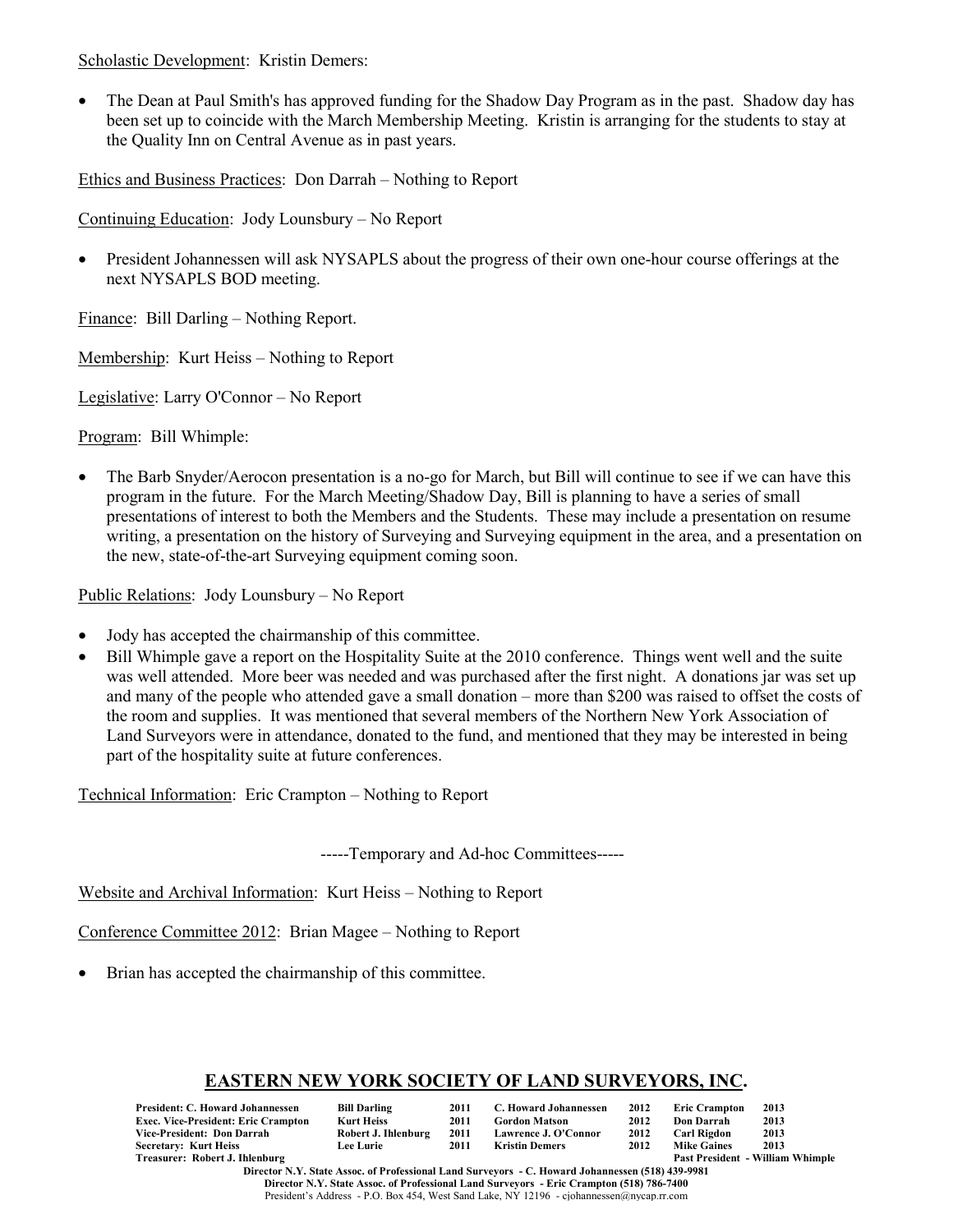#### **Old Business:**

No old business.

#### **New Business:**

No new business.

A motion to adjourn was made by Don Darrah, seconded by Bill Darling, and the meeting was adjourned at approximately 6:30pm.

**The next meeting of the ENYSLS Board of Directors will be held on Thursday, March 11th, 2010, at Manna's Restaurant in Ballston Spa in conjunction with the March General Membership Meeting.**

> Respectfully Submitted, **Kurt J. Heiss, L.S. ENYSLS Secretary** heisskj953@roadrunner.com

#### **EASTERN NEW YORK SOCIETY OF LAND SURVEYORS, INC.**

**President: C. Howard Johannessen Bill Darling 2011 C. Howard Johannessen 2012 Eric Crampton 2013 Exec. Vice-President: Eric Crampton Kurt Heiss 2011 Gordon Matson 2012 Don Darrah 2013 Vice-President: Don Darrah Robert J. Ihlenburg 2011 Lawrence J. O'Connor 2012 Carl Rigdon 2013 Secretary: Kurt Heiss<br>Treasurer: Robert J. Ihlenburg** 

| l Darling         |  |
|-------------------|--|
| rt Heiss          |  |
| bert J. Ihlenburg |  |
| ≀ Lurie           |  |

Past President - William Whimple

**Director N.Y. State Assoc. of Professional Land Surveyors - C. Howard Johannessen (518) 439-9981 Director N.Y. State Assoc. of Professional Land Surveyors - Eric Crampton (518) 786-7400** President's Address - P.O. Box 454, West Sand Lake, NY 12196 - cjohannessen@nycap.rr.com